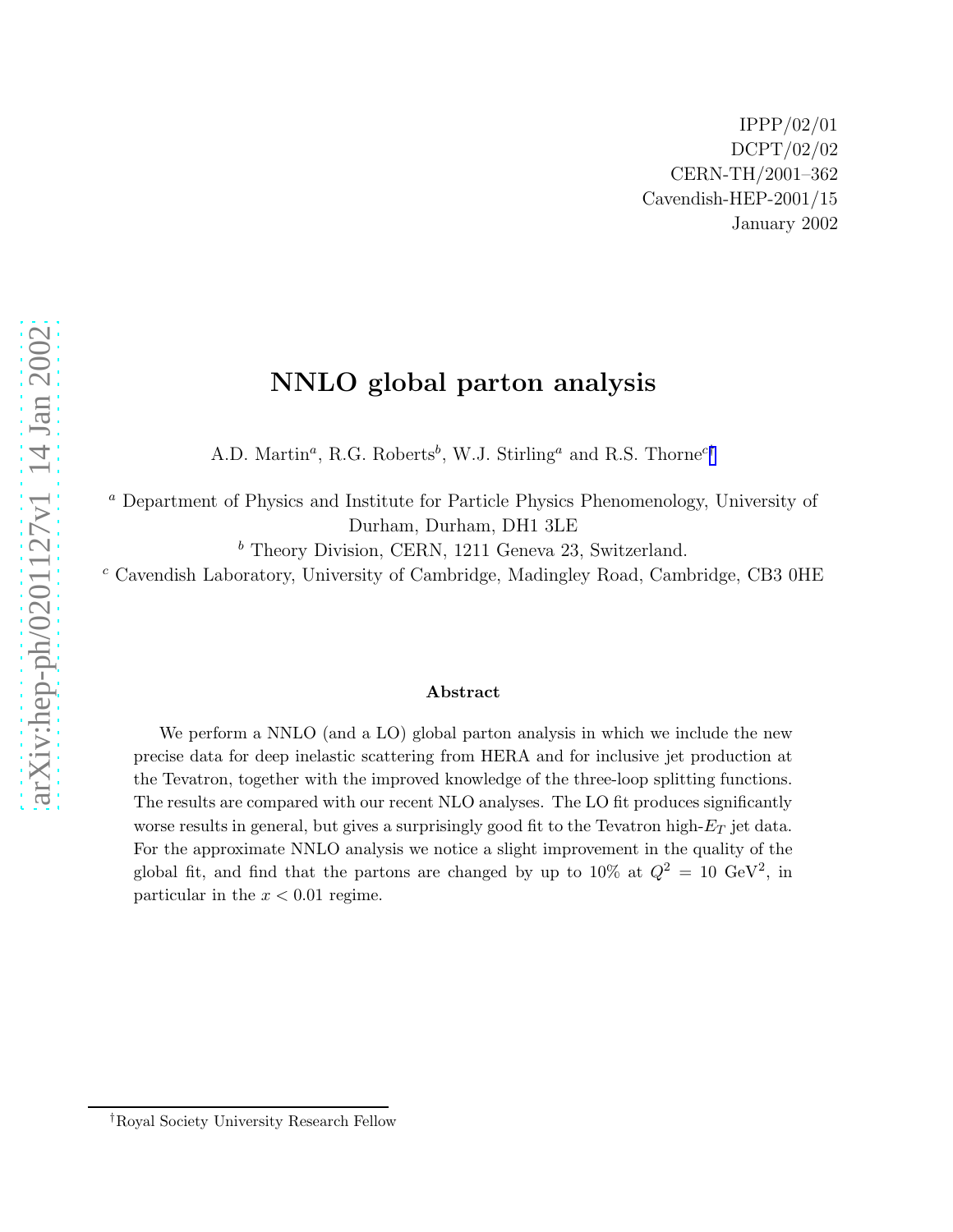The global parton analyses of deep inelastic scattering (DIS) and related hard scattering data are generally performed at NLO order. Recently much effort has been invested in computing NNLO QCD corrections to a wide variety of partonic processes [\[1\]](#page-10-0) and therefore we need to generate parton distributions also at NNLO so that the theory can be applied in a consistent manner. Analyzing DIS at NNLO is important in itself in that we may be able to investigate the hierarchy  $LO \rightarrow NLO \rightarrow NNLO$  in the process where there are perhaps the most precise data. Recently, there has been a significant increase in the precision of the structure function data from the HERA experiments[[2\]](#page-10-0)–[\[6\]](#page-10-0) and these, together with the inclusive jet production measurements at the Tevatron [\[7](#page-10-0), [8](#page-10-0)], were used to generate an updated version of the NLO partons [\[9](#page-10-0)].<sup>1</sup>

To carry out the analogous analysis at NNLO we need both the relevant splitting functions as well as the coefficient functions. However, although the deep inelastic coefficient functions are known at NNLO[[11\]](#page-10-0), the splitting functions are not yet available at this order. On the other hand, valuable partial information is known in the form of the few lowest moments of the splittingfunctions [[12\]](#page-10-0), which tightly constrain the large x behaviour. When this is combined withthe known most singular  $\log 1/x$  behaviour [[13](#page-11-0)], it greatly limits the possible behaviour of the functions down to quite small values of x. Indeed, van Neerven and Vogt  $[14]$  constructed a range of compact analytic expressions for the splitting functions that are all compatible with this information. In particular, they provided closed expressions which represent the fastest and the slowest permissible evolution. In an exploratory NNLO global analysis of the data [\[15](#page-11-0)], we, in turn, used these expressions to obtain bands representing the spread of allowed parton distributions. For example, the range of uncertainty of the NNLO gluon distribution was found to be about  $\pm 30\%$  ( $\pm 15\%$ ) at  $x \sim 10^{-4} (10^{-3})$ .

Subsequently, the moment calculation of the three-loop splitting functions was extended to give two higher moments [\[16\]](#page-11-0). This has allowed van Neerven and Vogt[[17](#page-11-0)] to provide analytic expressions for the NNLO splitting functions which considerably increase the reliability of the evolution in the region  $x \gtrsim 10^{-3}$ . In other words, the allowed bands of permissible splitting functions has shrunk considerably, even, somewhat surprisingly, at small  $x$ .<sup>2</sup> The splitting functions are located near the 'slow evolution' edge of their previous bands.

Here, we use these improved constraints on the splitting functions to perform a new NNLO global parton analysis of the available data sets, which include the new more precise structure function measurements from HERA  $[2]$ – $[6]$  $[6]$  $[6]$  and the inclusive jet data from the Tevatron  $[7, 8]$  $[7, 8]$  $[7, 8]$ . The analysis uses the same form of the starting parameterizations and the same data sets  $[2]$  $[2]$ -[\[8](#page-10-0)], [\[18\]](#page-11-0)-[\[28\]](#page-11-0), with the same  $Q^2$  and  $W^2$  cuts, as our recent NLO global analysis [\[9](#page-10-0)]. In

<sup>&</sup>lt;sup>1</sup>Asin [[9\]](#page-10-0), we use the D0 data obtained using the cone algorithm rather than those obtained [\[10](#page-10-0)] using the  $k_T$  algorithm, since the former have greater rapidity coverage and have been studied more extensively.

<sup>&</sup>lt;sup>2</sup>The allowed band contains the vast majority of permissible behaviours, but it is still possible to find perfectly acceptable forms which lie considerably outside this region, particularly at very small  $x$ ; i.e. the bands should not be regarded as anything like one-sigma errors in a Gaussian distribution.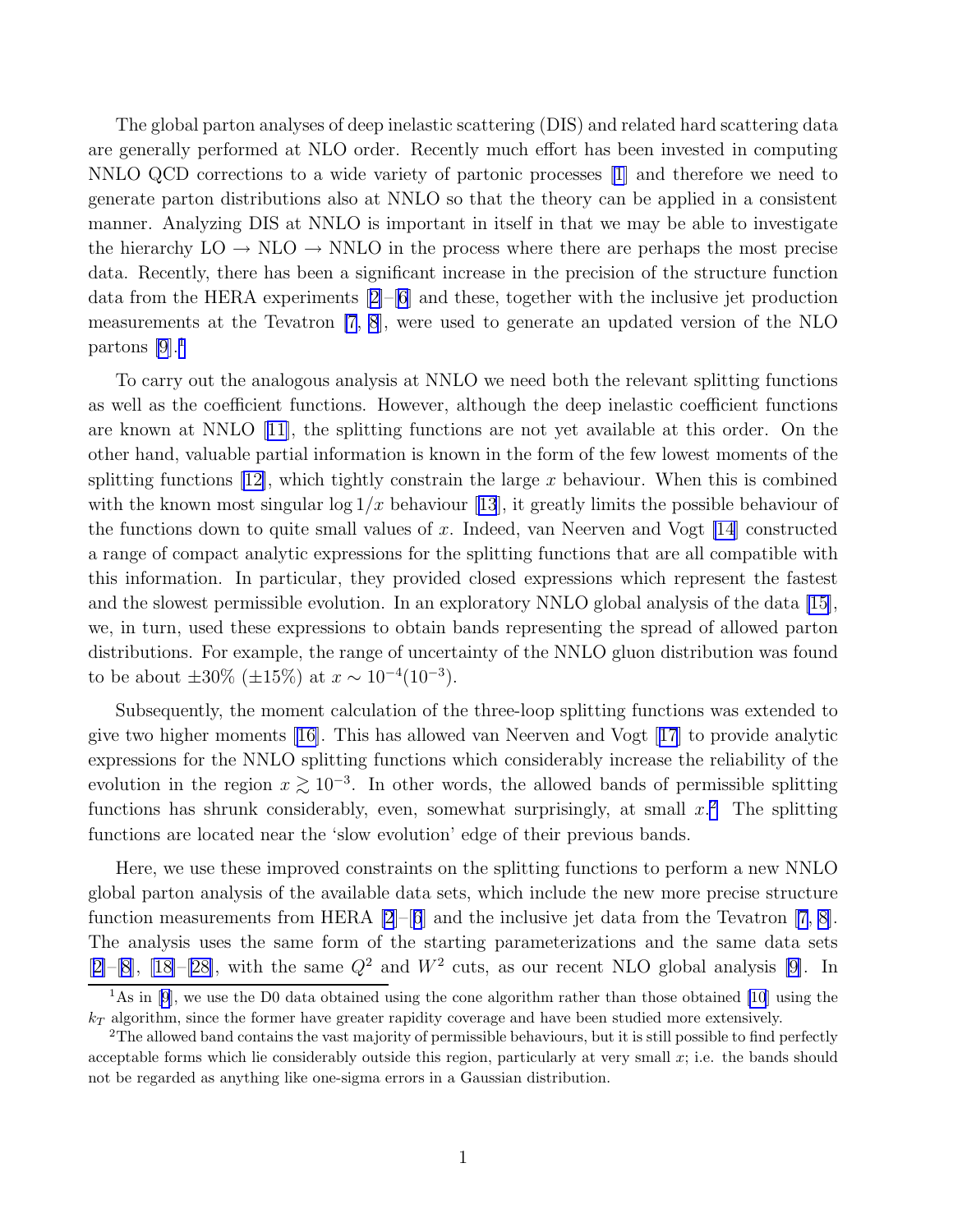particular, we fit to DIS data with  $Q^2 > 2 \text{ GeV}^2$  and  $W^2 > 12.5 \text{ GeV}^2$ .<sup>3</sup> In going to a NNLO analysis, we use the three-loop expression for  $\alpha_s$ , in the  $\overline{\text{MS}}$  scheme, and we extend the matching conditions when evolving through the heavy quark thresholds. The details of the heavy quark prescription are very similar to those in[[15](#page-11-0)], but we add a brief discussion of important points in the Appendix. Although the deep inelastic data are described at NNLO, some other processes are not yet calculated to this accuracy, and so we have to use NLO expressions to fit to the data for (i) Tevatron jet production, (ii) the charged lepton rapidity asymmetry from  $W$  boson hadroproduction and (iii) the Drell-Yan process<sup>4</sup>. We note that the effect of the threshold corrections at NNLO to Tevatron jet production has been calculated in [\[30\]](#page-11-0), and this reduces scale uncertainty and perhaps is a good approximation to the full NNLO correction. The result is approximately a  $3 - 4\%$  increase in normalization of the theory prediction (not surprising since the NLO correction is itself about a  $7 - 10\%$  raise, largely independent of  $E_T$ ), which would be completely subsumed in the normalization error of the data.

The optimum global NNLO fit is obtained with the starting parameterizations of the partons at  $Q_0^2 = 1 \text{ GeV}^2$  given by

$$
xu_V = 0.262x^{0.31}(1-x)^{3.50}(1+3.83x^{0.5}+37.65x)
$$
\n(1)

$$
xd_V = 0.061x^{0.35}(1-x)^{4.03}(1+49.05x^{0.5}+8.65x)
$$
\n(2)

$$
xS = 0.759x^{-0.12}(1-x)^{7.66}(1-1.34x^{0.5}+7.40x)
$$
\n(3)

$$
xg = 0.669x^{0.00}(1-x)^{3.96}(1+6.98x^{0.5}-3.63x)-0.23x^{-0.27}(1-x)^{8.7}.
$$
 (4)

The flavour structure of the light quark sea is taken to be

$$
2\bar{u}, 2\bar{d}, 2\bar{s} = 0.4S - \Delta, \quad 0.4S + \Delta, \quad 0.2S \tag{5}
$$

with  $s = \bar{s}$ , as implied by the NuTeV data [\[19\]](#page-11-0), and where

$$
x\Delta = x(\bar{d} - \bar{u}) = 1.432x^{1.24}(1 - x)^{9.66}(1 + 9.86x - 29.04x^2). \tag{6}
$$

The masses of the quarks are taken to be  $m_c = 1.43$  GeV and  $m_b = 4.3$  GeV, the former giving the best fit to the charm structure function data. The value of  $\alpha_S(M_Z^2) = 0.1155$ , and is displayed in Table 1. This fit corresponds to the average of two extreme choices for the sets of splitting functions in Ref. [\[17\]](#page-11-0) and we can explore the uncertainty of the NNLO evolution by instead choosing either extreme. These 'slow' and 'fast' evolutions we denote by A and B respectively.

For the sake of studying the progression from LO through NLO to NNLO, we also perform a pure LO fit, for which the starting parameterization is

$$
xu_V = 0.474x^{0.30}(1-x)^{3.12}(1-1.32x^{0.5}+19.56x)
$$
\n(7)

<sup>&</sup>lt;sup>3</sup>As for the NLO fit, we have investigated the consequences of changing these cuts, and introducing cuts at small  $x$ . The results are similar to NLO, and will be reported in [\[29](#page-11-0)].

<sup>&</sup>lt;sup>4</sup>For Drell-Yan scattering the inclusive rate is known at NNLO, but not the differential distribution in  $x_F$ that we use in the analysis.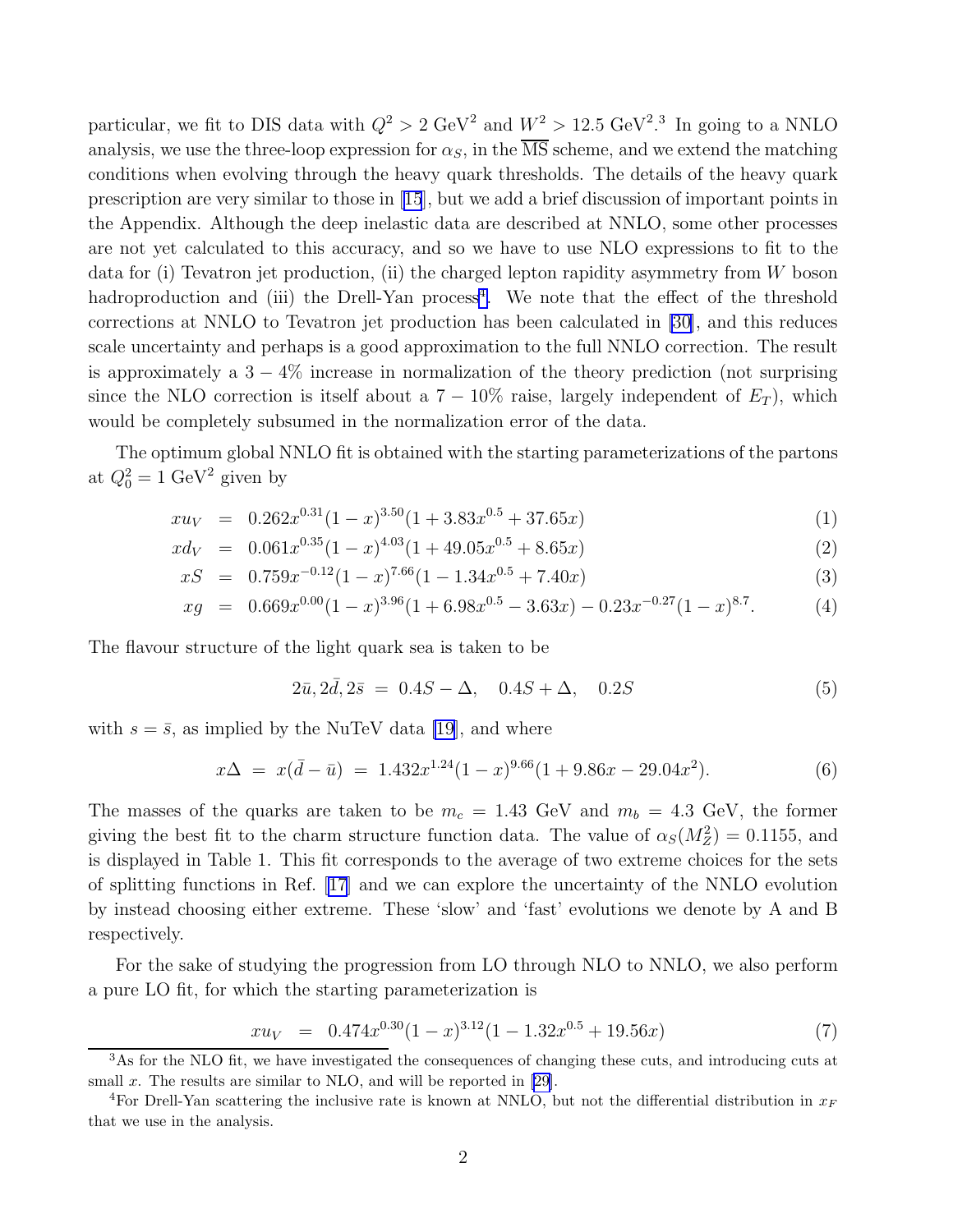$$
xd_V = 0.668x^{0.43}(1-x)^{4.03}(1-0.83x^{0.5}+7.68x)
$$
\n(8)

$$
xS = 0.458x^{-0.19}(1-x)^{7.51}(1+0.025x^{0.5}+7.63x)
$$
\n(9)

$$
xg = 3.08x^{0.10}(1-x)^{6.49}(1-2.96x^{0.5}+9.26x)
$$
\n(10)

with

$$
x\Delta = x(\bar{d} - \bar{u}) = 4.163x^{1.76}(1 - x)^{9.51}(1 + 7.20x - 24.8x^2). \tag{11}
$$

In this case  $\alpha_S(M_Z^2) = 0.130$  (again see Table 1), and the parameterization of the gluon is simpler because the fit no longer requires a negative input gluon at small  $x$  at this order.

Table 1: The QCD coupling, and corresponding  $\Lambda$  parameter for  $n_f = 4$  (in the  $\overline{\text{MS}}$  scheme with  $\mu^2 = Q^2$  in all cases), for the LO, NLO and NNLO fits. Note that as we progress from order to order a very different value of  $\Lambda_{\rm QCD}$  is needed to give the same  $\alpha_S(M_Z^2)$ , that is  $\alpha_S(Q^2)$ is defined differently at different orders.

|             | $\alpha_S(M_Z^2)$ | $\Lambda_{\rm QCD}$ (MeV) |
|-------------|-------------------|---------------------------|
| LO          | 0.130             | 220                       |
| <b>NLO</b>  | 0.119             | 323                       |
| <b>NNLO</b> | 0.1155            | 235                       |

The quality of the NNLO fit to the major data sets is shown in Table 2, together with that of the NLO [\[9\]](#page-10-0) and LO analyses. For each of the smaller data sets, e.g. the CDF W−asymmetry [[27\]](#page-11-0)and E866 Drell-Yan asymmetry [[20](#page-11-0)], the  $\chi^2$  per degree of freedom is about 1 per point. For all the DIS data sets the numbers are quoted for statistical and systematic errors added in quadrature.<sup>5</sup> The quality of the fits to the individual data sets is satisfactory. For the E605 data the systematic errors are quoted in a slightly ambiguous manner, and are generally subdominant, and so we fit to statistical errors alone. Hence the quite large  $\chi^2$  in this case. Our treatment of the correlated systematic errors for the Tevatron jet data has been discussed in Ref. [\[9](#page-10-0)]. In Fig. 1 we also show the LO, NLO and NNLO descriptions of the  $F_2$  data in a few representative x bins.

For the fit to the DIS data the story is relatively straightforward. In general, as we proceed from the  $LO\rightarrow NLO\rightarrow NNLO$  analysis, there is a sequential improvement in the quality of the fit (with a couple of dissenting data sets), with the incremental improvement being smaller at the second stage. The LO fit fails because the evolution is a little too slow at small  $x$  and also too slow, and not quite the correct shape, at large x. This is because there are higher-order but small-x-enhanced terms missing in the quark-gluon splitting function and higher-order but large-x-enhanced terms missing in the coefficient functions. This can not be completely countered even with a very large value of the coupling constant and a large small  $x$  gluon.

<sup>5</sup>A discussion of the influence of the correlated systematic errors for the HERA data may be found in the Appendix of[[9\]](#page-10-0).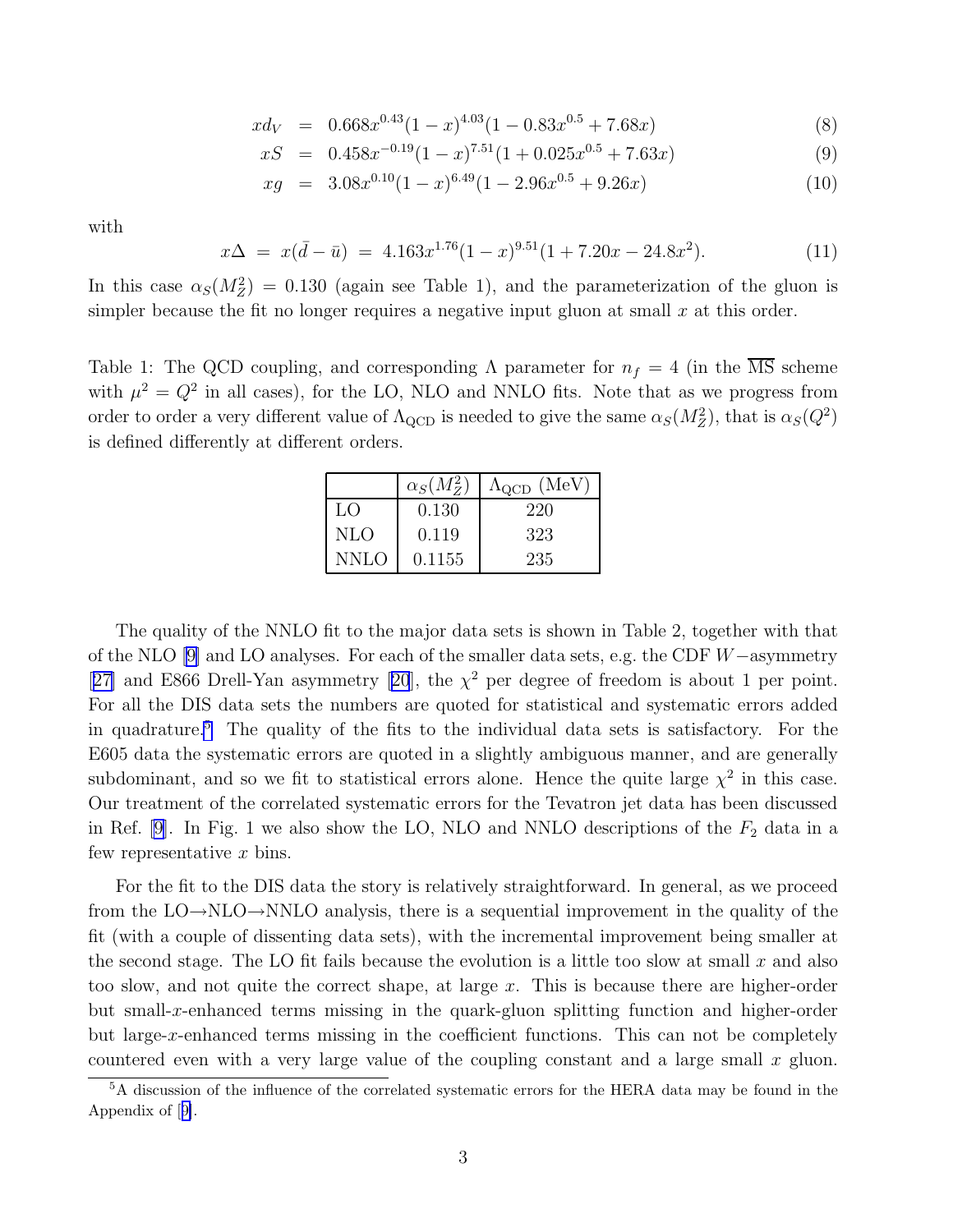| Data set           | No. of   | LО   | NLO  | <b>NNLO</b> | <b>NNLOJ</b> |
|--------------------|----------|------|------|-------------|--------------|
|                    | data pts |      |      |             |              |
| H1ep               | 400      | 493  | 382  | 385         | 381          |
| ZEUSep             | 272      | 296  | 254  | 264         | 275          |
| BCDMS $\mu p$      | 179      | 179  | 193  | 173         | 175          |
| $BCDMS$ $\mu d$    | 155      | 206  | 218  | 231         | 226          |
| NMC $\mu p$        | 126      | 131  | 134  | 121         | 120          |
| NMC $\mu d$        | 126      | 98   | 100  | 88          | 86           |
| SLACep             | 53       | 83   | 66   | 59          | 65           |
| SLAC ed            | 54       | 98   | 56   | 59          | 61           |
| E665 $\mu$ p       | 53       | 50   | 51   | 55          | 59           |
| E665 $\mu d$       | 53       | 62   | 61   | 62          | 64           |
| CCFR $F_2^{\nu N}$ | 74       | 116  | 85   | 80          | 78           |
| CCFR $F_3^{\nu N}$ | 105      | 126  | 107  | 110         | 126          |
| NMC $n/p$          | 156      | 157  | 155  | 150         | 148          |
| E605 DY            | 136      | 282  | 232  | 220         | 268          |
| Tevatron Jets      | 113      | 123  | 170  | 186         | 124          |
| Total              | 2097     | 2500 | 2328 | 2323        | 2341         |

Table 2: Quality of the NNLO fits to different data sets, together with the corresponding  $\chi^2$ values for the NLO and LO fits to the same data.

The improvement in the NNLO fit is due to the inclusion of these small and large x terms at NNLO, and this also allows a smaller coupling constant than for the NLO fit. However, the improvement in the quality of the fit to DIS data is not as dramatic as that seen in Ref. [\[15](#page-11-0)]. This is partially due to our raised  $W^2$  cut – NNLO working a little better in the now excluded 10 GeV<sup>2</sup>  $\lt W^2$   $\lt 12.5$  GeV<sup>2</sup> range. However, the improvement at small x is not as great, and this seems to be due to the fact that the fit actually preferred the previous estimate of the NNLO splitting functions which had quicker small  $x$  evolution. This may be a sign that yet higher orders are important in this regime. For the Drell-Yan data the pattern is the same as for DIS data, the improvement at each successive order being correlated largely with the reduction in the coupling constant, since as we discovered in[[9\]](#page-10-0) the Drell-Yan data prefer a lower value of  $\alpha_S(M_Z^2)$ .

The situation for the Tevatron high- $E_T$  jet data is rather different and very interesting. As we see from Table 2 there is actually a distinct deterioration in the quality of fit to the jet data as we go to higher orders, and at LO we obtain almost as good a fit as seems possible given the scatter of points. This is a very surprising result (we are not aware it has been noticed previously), but actually quite easy to understand. The way in which the different parton scattering combinations usually contribute to the jet rate is shown in Fig. 2 of [\[31](#page-11-0)]. At the high  $E_T$  end of the jet measurements the rate is mainly determined by quarks and is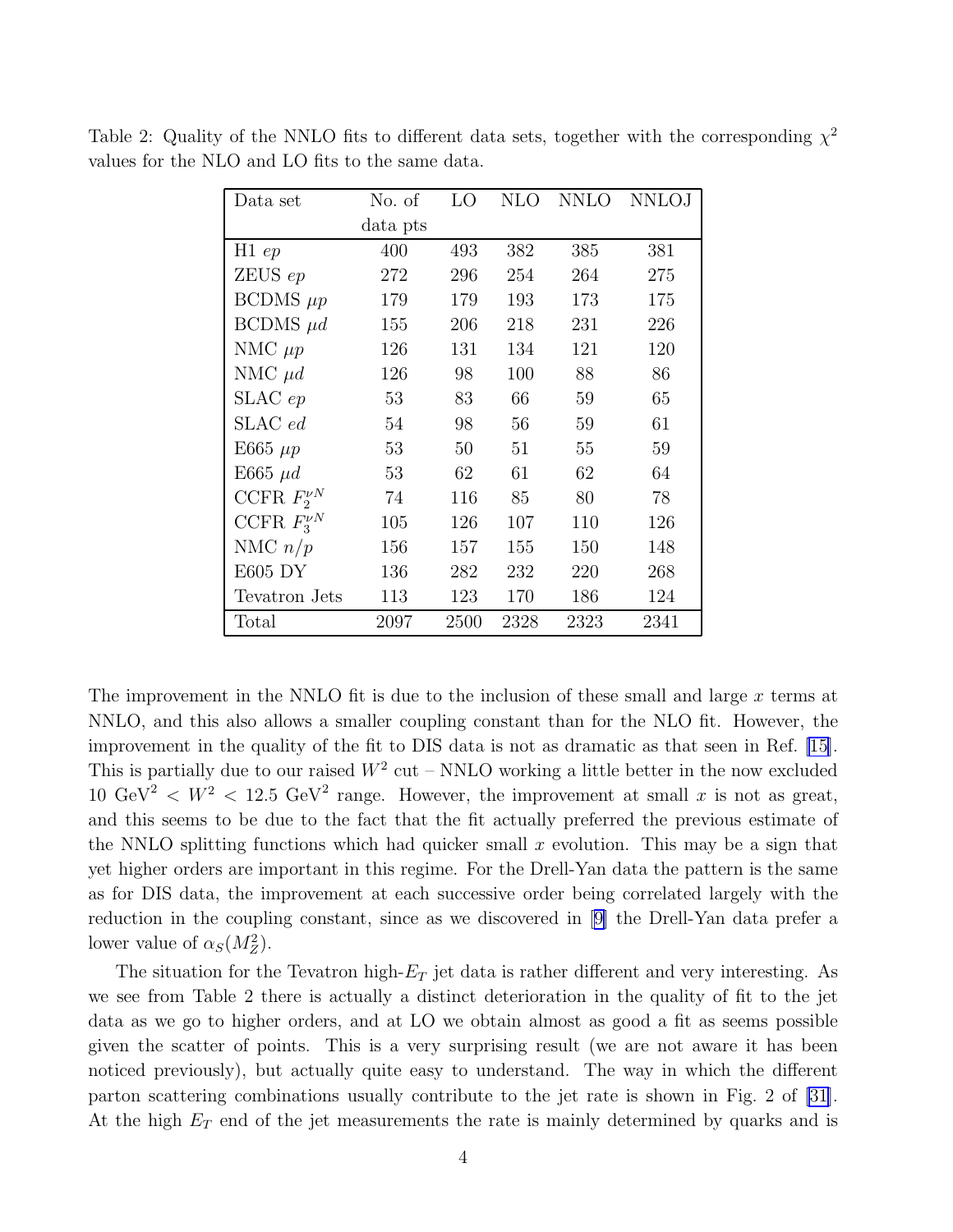given roughly by  $\alpha_S^2(qq + q\bar{q})$ . In a standard fit this contribution is usually determined very accurately and the normal excess in data must be accounted for by an increase in the  $q(q + \bar{q})$ contribution, i.e. in the high  $x$  gluon. Hence the better description obtained in the special CTEQHJ [\[32](#page-11-0)] and MRST2001J [\[9](#page-10-0)] sets. However, at high x the quark coefficient functions are enhanced at large x at higher orders, behaving roughly like  $\alpha_S(\ln(1-x)/(1-x))_+$  at NLO, and like  $\alpha_S^2((\ln(1-x))^3)/(1-x)$ <sub>+</sub> at NNLO. These positive contributions lead to a smaller quark distribution at high  $x$ , as one goes to higher order, in order to fit the DIS data. Also, as we have seen, the coupling required by the best fit decreases with increasing order. The net effect is that  $\alpha_S^2(qq + q\bar{q})$  at high x is much (up to 40%) larger at LO than at NLO. At  $x \sim 0.1$ , which is relevant for the lower  $E_T$  end of the jet data, where the rate is dominated by the  $g(q + \bar{q})$  and gg contributions, the gluons are a little smaller at LO due to the need to have more gluons at very small x, and this compensates for the increased  $\alpha_S$ . Overall, this results in the shape of the parton distributions at LO being very suitable for the description of the Tevatron jet data without any strong constraints (the gluon at LO is naturally not too small at high x). The comparison of the LO and NLO descriptions of the CDF jet data is shown in Fig. 2, and as one can see the shape and normalization of the LO theory prediction compares very well to the data without recourse to the large shifts in data from correlated systematic errors. As shown in Table 2, this translates into a huge reduction in  $\chi^2$ . We find this result of a very good match at LO, and a big change in going to NLO, very intriguing. This observation may possibly be relevant for analyses which extract the jet rates using LO Monte Carlos with LO partons.<sup>6</sup>

Conversely at NNLO the quarks are slightly smaller at high  $x$  than at NLO and this means that there must be slightly more gluon needed at high  $x$  for a good fit to the jet data. Within the context of the global fit this means that at NNLO the fit to Tevatron jet data is slightly worse and there is an even stronger constraint on the high  $x$  gluon than at NLO.<sup>7</sup> This increase in the  $\chi^2$  for the jet data at NNLO means that the overall improvement in the quality of the global fit compared to NLO is only marginal.

Asin our NLO analysis [[9\]](#page-10-0), we have investigated the sensitivity to  $\alpha_S(M_Z^2)$ . The results are similar, with an approximate error of 0.002 again being attributable due to the quality of the fit. The  $\chi^2$  profile is similar to that for the global fit in Fig. 16 of [\[9](#page-10-0)], except that the minimum is now at  $\alpha_S(M_Z^2) = 0.1155$  and the increase in  $\chi^2$  is slightly steeper for increasing  $\alpha_S(M_Z^2)$  rather than decreasing  $\alpha_S(M_Z^2)$ . Indeed the profiles are rather similar to those in [\[9](#page-10-0)] for each data set. As in [\[9](#page-10-0)], where more details of the procedure can be found, we have also obtained a special set of partons (denoted NNLOJ) by forcing a very good fit to the jet data. The quality of this fit is shown in Table 2. As at NLO the coupling is required to rise to obtain the best (NNLOJ) fit, but in this case only to  $\alpha_S(M_Z^2) = 0.118$ . The shape of the NNLOJ

<sup>6</sup>We have checked that the good jet fit is a feature of LO partons in general, not just this particular set.

<sup>&</sup>lt;sup>7</sup>In [\[15](#page-11-0)] we did not incorporate independent fits to the jet data at each order, i.e. the same high x gluon constraint was used for the NNLO as for the NLO analysis and that at LO was different only by a constant K-factor. This is responsible in part for some of the differences between the results in[[15\]](#page-11-0) and this paper, e.g. the higher value of  $\alpha_S(M_Z^2)$  used at LO and perhaps the smaller improvement in the quality of the fit at NNLO compared to NLO.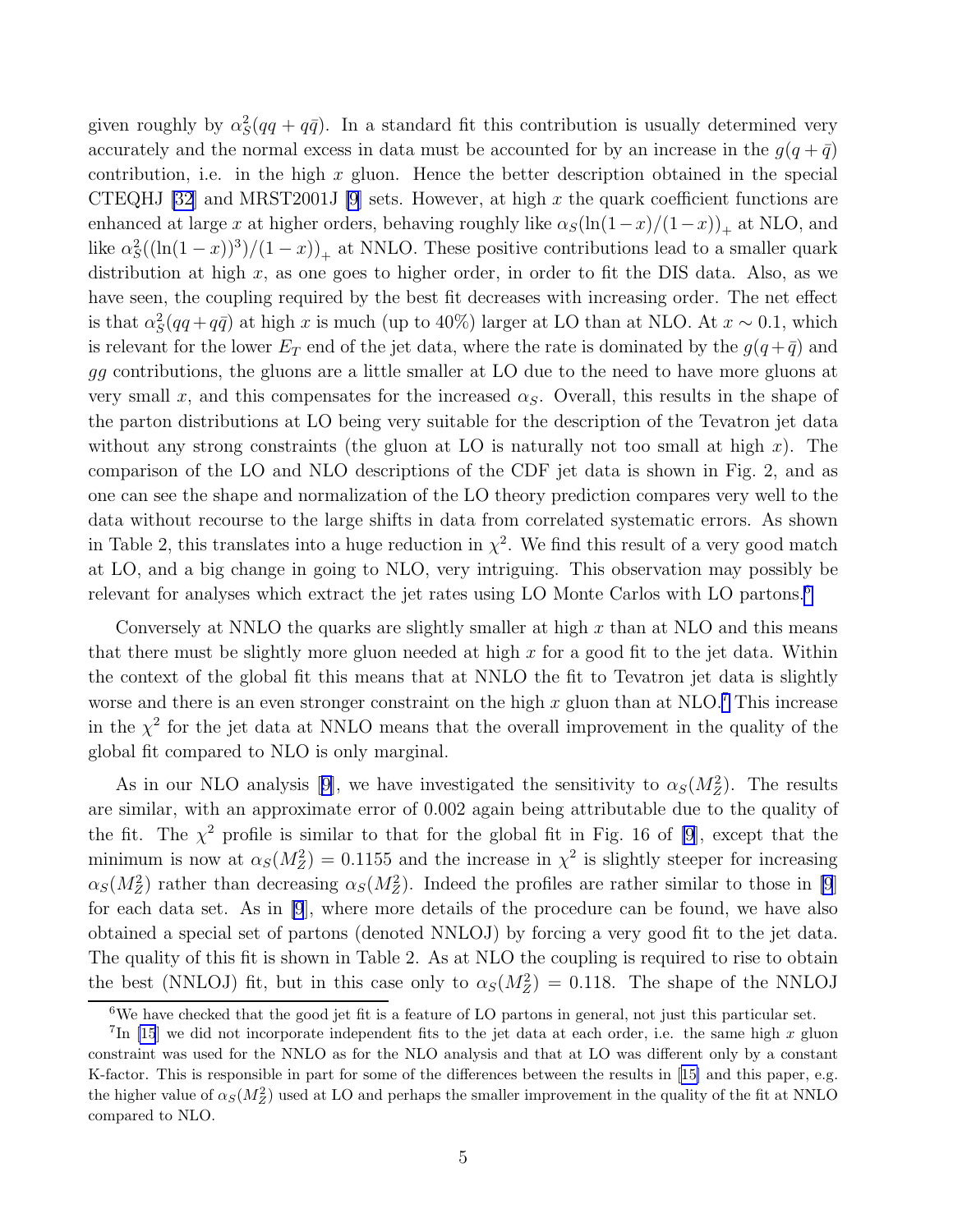high-x gluon is very similar to that at NLO, seen in Fig. 15 of [\[9](#page-10-0)], and the way in which the global fit is affected is similar to NLO, i.e. the main casualty of the improved jet fit is the Drell-Yan comparison.

We now consider the impact on the parton distributions. In Fig. 3 we show the gluon distributions for each of the analyses at several values of  $Q^2$ . At the starting scale of  $Q^2$  = 1 GeV<sup>2</sup>, both NLO and NNLO gluons are negative for very low x with the NLO lying below the NNLO. As  $Q^2$  increases, the NNLO gluon evolves relatively more slowly so that by  $Q^2 =$  $5 \text{ GeV}^2$  the situation is reversed, both gluons being positive with the NLO gluon now above the NNLO one. Also shown are the NNLO gluons from the fits using the extreme allowed forms of the splitting functions. We note that the spread between these gluons is somewhat reduced, particularly above  $x = 10^{-3}$ , compared to the range obtained in Ref. [\[15\]](#page-11-0) as a result of the improved reliability of the NNLO splitting functions of Ref.[[17](#page-11-0)]. We also note that the NNLO gluon is generally closer to the NLO gluon at very low x compared to the case in [\[15](#page-11-0)]. This is due to the decrease of the NNLO quark-gluon splitting function at low x compared to the previous expectation, therefore allowing more small x gluon at NNLO. As in Ref. [\[15](#page-11-0)] the negative feature of the gluon at low x and low  $Q^2$  is not, in itself, a matter for concern since it is not a physical observable, being a scheme dependent quantity.

In Fig. 4 we compare the parton distributions found in the NNLO fit to those obtained in the NLO analysis [\[9](#page-10-0)]. We plot the NNLO/NLO ratios for the gluon, and the up and down quark distributions, at  $Q^2 = 10$  and  $10^4 \text{ GeV}^2$ . In going from the NLO to the NNLO analysis, several features of Fig. 4 are worth noting. The decrease of the quark distribution at high  $x$ and the increase at low x (at the lower  $Q^2$  value) reflect the behaviour of the NNLO quark and gluon coefficient functions respectively. We have already seen above that for  $Q^2 > 5 \text{ GeV}^2$ the NLO gluon has overtaken the NNLO gluon and this situation remains as the evolution continues. The rise at large  $x$  for the NNLO/NLO gluon ratio is a consequence of the need for more gluon at high x to fit the Tevatron jet data and also of momentum conservation – the positive NNLO quark-gluon splitting function at low x means less gluon is required here and more is available elsewhere. This enhancement of the gluon for  $x$  above about 0.1 leads to a particularly improved fit to the NMC DIS data at NNLO. With the evolution to high  $Q^2$ , the NNLO effects play less of a role, and the NNLO coefficient functions have very little impact. However, the relatively smaller low-x NNLO gluon introduced at low  $Q^2$  produces a slower evolution of all partons at low x, which can be seen at  $Q^2 = 10^4 \text{ GeV}^2$ .

Computing NNLO predictions for the longitudinal structure function  $F<sub>L</sub>$  requires a knowledge of the  $\mathcal{O}(\alpha_S^3)$  coefficient functions. In Ref. [\[15\]](#page-11-0) we used the partial information of the first four even moments together with the  $x \to 0$  behaviour to estimate analogous expressions to the $\mathcal{O}(\alpha_S^3)$  splitting functions of Ref. [[17\]](#page-11-0). Here we continue with that approach to compare the NNLO prediction for  $F_L$  with the NLO one. In fact the two additional moments lead to the most likely coefficient functions being essentially unchanged from those used in [\[15\]](#page-11-0) (a lucky accident), but we note that the band of uncertainty on these coefficient functions is much larger than on the splitting functions. Truly predictive results await a more complete analysis. In our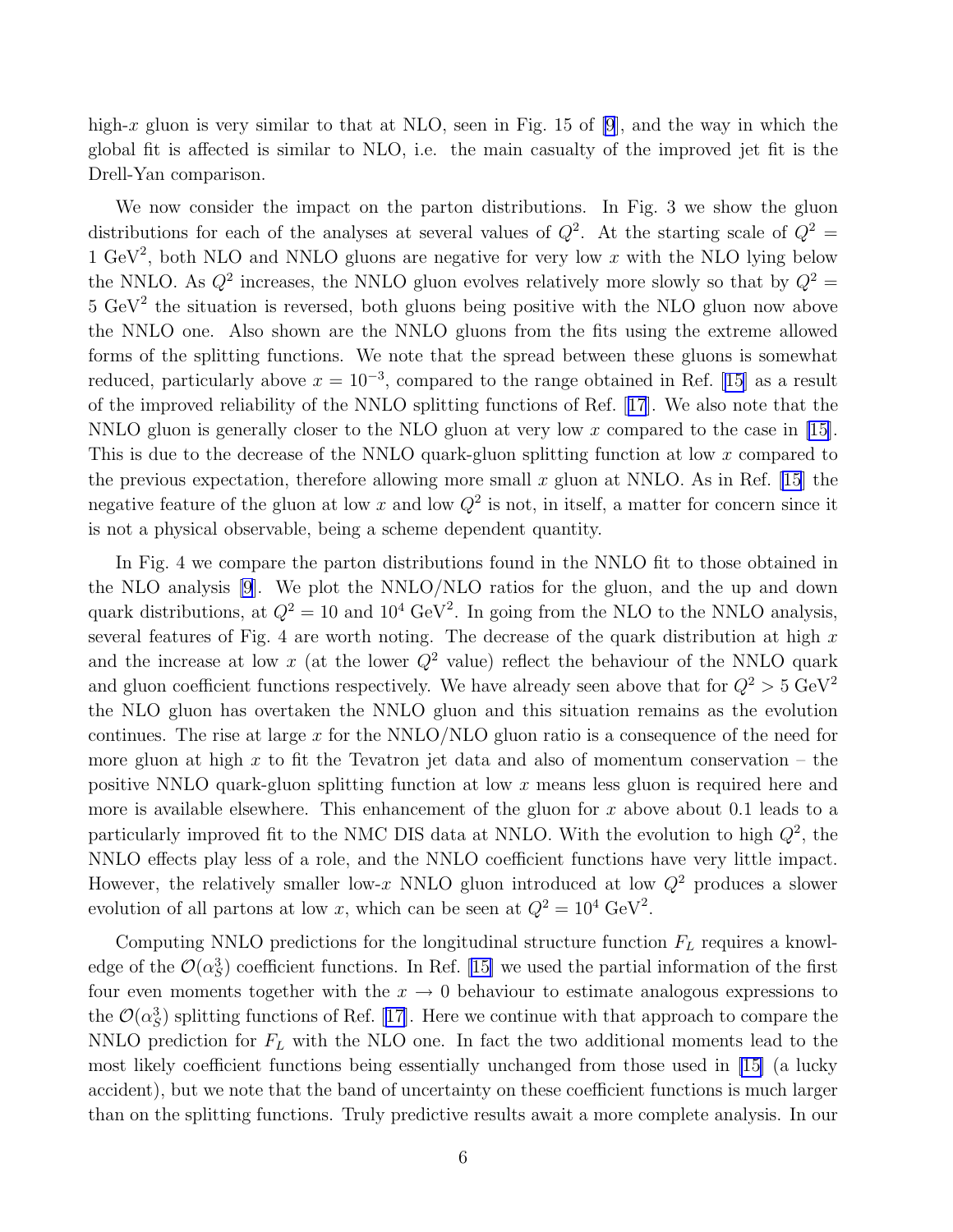recent NLO analysis [\[9\]](#page-10-0) we drew attention to the unphysical behaviour of the NLO prediction for  $F<sub>L</sub>$  at low  $Q<sup>2</sup>$  and very low x, shown in Fig. 5, suggesting that the negative feature may be a hint that NLO cannot provide the entire description in that region. Now we see that the NNLO prediction is indeed more satisfactory, with the physical observable  $F_L$  remaining positive at  $Q^2 = 2 \text{ GeV}^2$  down to  $x = 10^{-5}$ . Even this qualitative conclusion is not definite with the present level of uncertainty. More reliable is the fact that the NNLO prediction is below that at NLO at high  $Q^2$ , since this relies less on the coefficient function and more on the gluon evolution.

The improvement in the description of  $F_2$  going from NLO to NNLO is not as dramatic as that going from LO to NLO. This could be interpreted as evidence for some convergence as we go to higher orders. One phenomenological question that has been raised is whether the data which lie below our cut of  $W^2 = 12.5 \text{ GeV}^2$ , which is imposed to remove possible higher twist contamination, could be consistently described by NNLO effects. At large  $x$  the data below this cut show a marked rise above the NLO description – as much as  $40-50\%$  at low  $Q^2$  – suggesting a sizeable higher twist contribution. Fig. 6 shows that the differences between NNLO and NLO at large  $x$  are indeed significant, and are always in the correct direction. However, they are not at the level needed to account for the magnitude of the observed discrepancies.

We have also investigated the predictions for the W and Z production cross sections at the Tevatron and the LHC, and compared them with those obtained previously in Ref. [\[15](#page-11-0)]. For purposes of comparison we have kept all electroweak parameters, branching ratios etc. at the same values as in[[33,](#page-12-0) [15](#page-11-0)]. The results are shown in Table 3. As one can see the difference between the 2001 and 2000 predictions is always of the order of 0.5% or less, showing that neither the new data in the fit nor the changes in the NNLO splitting functions have led to any significant changes.<sup>8</sup> However, the error band on the prediction due to the uncertainty on the splitting functions has been significantly reduced due to the better estimate of the NNLO splitting functions. At Tevatron energies the difference between the 'slow' and 'fast' NNLO evolution predictions is at the per mille level, while at the LHC the difference is still less than 1%.

In summary, we have have carried out NNLO and LO global analyses of data which include the most recent data on DIS from HERA together with constraints from hard scattering data. Comparisons were made with our recent NLO analysis [\[9\]](#page-10-0) for the the structure functions and for the partons themselves. There is improvement in the general quality of the description of the data as one goes to higher orders, though the improvement in the global fit at NNLO is not as great as one might expect, and there is also the surprising result that the LO partons give an excellent fit to the Tevatron high- $E_T$  jet data. The partons at NNLO change by up to 15% for  $Q^2 \ge 10 \text{ GeV}^2$  compared to those at NLO, with the largest change being in the gluon, which decreases for x less than about 0.05 but increases for  $x > 0.1$ . The quarks increase for  $x < 0.01$  at low  $Q^2$  due to the negative gluon coefficient function, but decrease at lower x for

<sup>&</sup>lt;sup>8</sup>Thepredictions in [[9\]](#page-10-0) were made using the 'hybrid' method of combining NLO partons with the known NNLO coefficient functions.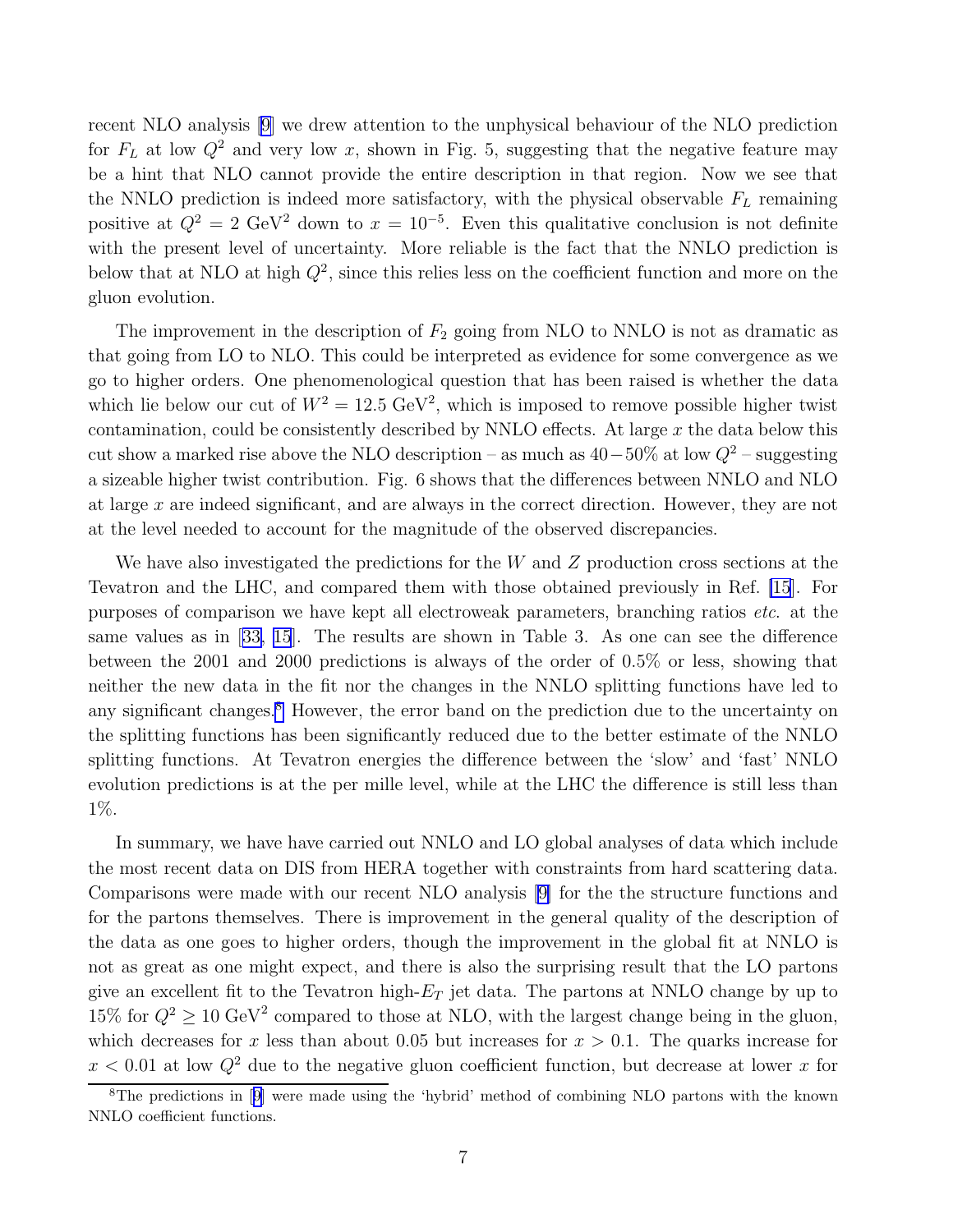|             |                                 | <b>MRST2000</b> | <b>MRST2001</b> |
|-------------|---------------------------------|-----------------|-----------------|
| NLO         |                                 |                 |                 |
| Tevatron    | $B_{\ell\nu} \cdot \sigma_W$    | 2.39            | 2.41            |
|             | $B_{\ell^+\ell^-}\cdot\sigma_Z$ | 0.219           | 0.220           |
| <b>LHC</b>  | $B_{\ell\nu} \cdot \sigma_W$    | 20.5            | 20.6            |
|             | $B_{\ell^+\ell^-}\cdot\sigma_Z$ | 1.88            | 1.89            |
| <b>NNLO</b> |                                 |                 |                 |
| Tevatron    | $B_{\ell\nu} \cdot \sigma_W$    | 2.51            | 2.50            |
|             | $B_{\ell^+\ell^-}\cdot\sigma_Z$ | 0.230           | 0.230           |
| <b>LHC</b>  | $B_{\ell\nu} \cdot \sigma_W$    | 19.9            | 20.0            |
|             | $B_{\ell^+\ell^-}\cdot\sigma_Z$ | 1.84            | 1.85            |

Table 3: Predictions in nb for W and Z production cross sections at the Tevatron and LHC, compared with those of MRST2000[[15](#page-11-0)].

higher  $Q^2$  because of the slower evolution due to the smaller gluon. They also decrease at very high  $x$  due to the positive effect of the NNLO coefficient function.

We note that these are the first generally available sets of partons at NNLO and should add impetus to the large activity presently under way to compute NNLO corrections to a variety of hard processes. In particular, the computation of the 'missing' NNLO coefficient functions for the differential Drell-Yan and large- $E_T$  jet cross sections used in the global fit to constrain the large-x sea and gluon distributions respectively is now a matter of some urgency. The NNLO partons discussed ini this paper can be found at <http://durpdg.dur.ac.uk/hepdata/mrs> together with the recent NLO partons  $(\overline{\text{MS}}\text{ scheme})$  from a similar analysis [\[9](#page-10-0)]. For completeness we have also added the NLO partons for MRST2001 in the DIS scheme and the LO partons discussed in this paper.

### 1 Acknowledgments

We would like to thank Andreas Vogt, for useful discussions regarding NNLO splitting functions. RST would like to thank the Royal Society for the award of a University Research Fellowship. This work was supported in part by the EU Fourth Framework Programme "Training and Mobility of Researchers", Network "Quantum Chromodynamics and the Deep Structure of Elementary Particles", contract FMRX-CT98-0194(DG 12 - MIHT).

# Appendix

We use a very similar charm prescription to that adopted in[[15](#page-11-0)], which is a generalization of the Thorne-Roberts variable-flavour-number scheme (VFNS) [\[34\]](#page-12-0) to NNLO. As explained in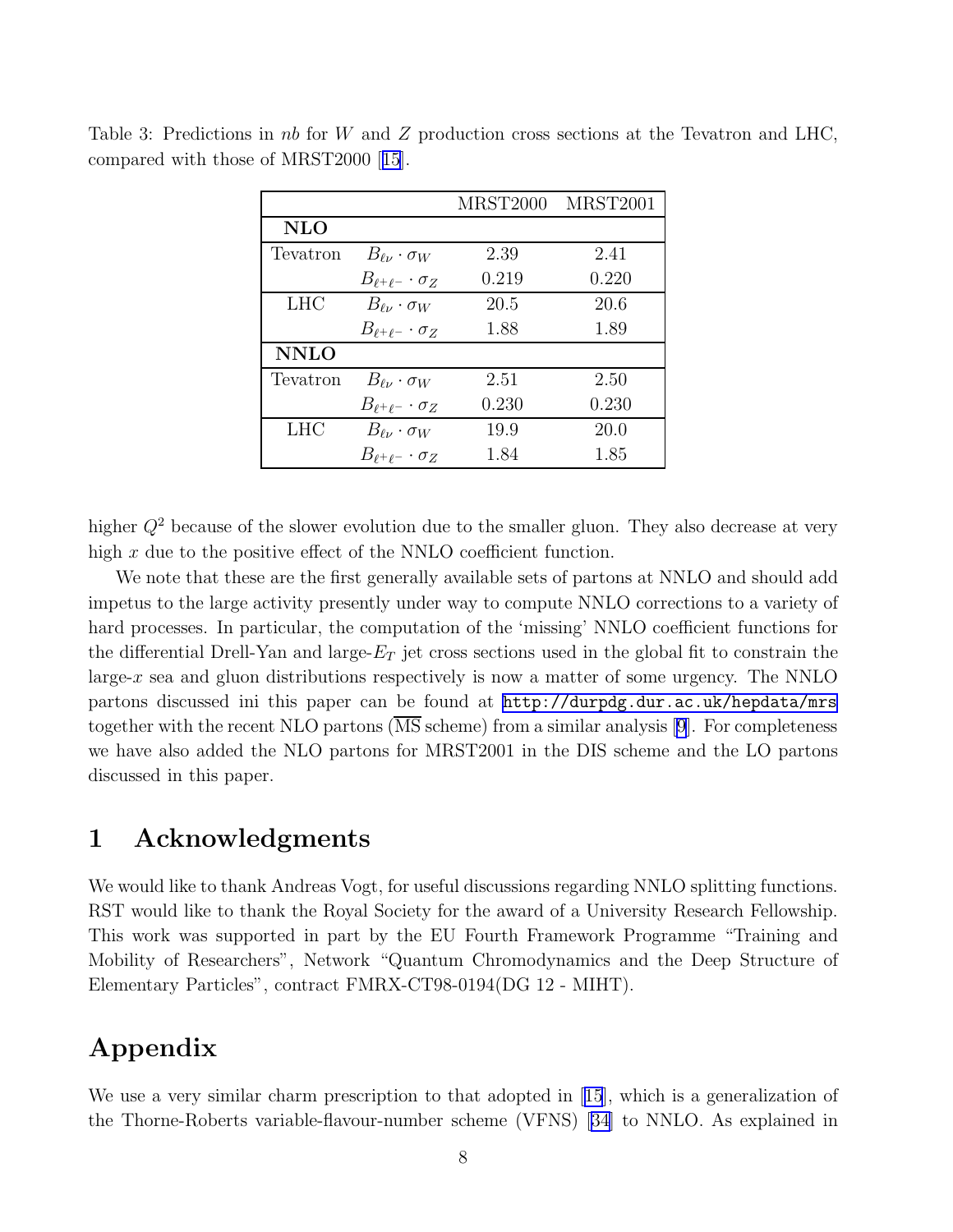[[15\]](#page-11-0), this has to be a *model*, since the NNLO fixed-flavour-number scheme (FFNS) coefficients are not known. In principle we should be more sophisticated and (i) use a correct matching procedure for the NNLO VFNS coefficient function (possible at present), (ii) take into account the small discontinuity of the charm parton distribution at NNLO (also possible at present), and (iii) also take in account the effect of the NNLO FFNS coefficient function (not possible at present). Since the full NNLO prescription is missing, and since the NNLO splitting functions are approximate themselves at present, we adopt a simple procedure at NNLO. In[[15\]](#page-11-0) we just used the massless  $\mathcal{O}(\alpha_S^2)$  gluon coefficient function multiplied by the velocity of the heavy quark  $\beta = (1 - 4m_H^2 z/(Q^2(1-z))^{0.5}$ , which has the correct threshold behaviour but  $\rightarrow 1$  at high  $Q^2$ , as the NNLO coefficient function at all  $Q^2$ . Here  $m_H$  is the mass of the heavy quark. This has the shortcoming that it leads to a (small) negative contribution at low  $Q^2$  and small x since the the massless  $\mathcal{O}(\alpha_S^2)$  gluon coefficient function is negative at small x, whereas we would expect the NNLO FFNS contribution to actually be positive in this region. Indeed the low x, low  $Q^2$  charm data are underestimated using our procedure. Hence in this paper we adopt the minimal simple modification and weight by  $\beta^2$  rather than  $\beta$ , so that this negative contribution is minimized. This improves both the fit to charm data and the global fit. This simple approach seems to us to be sufficient at the present level of theoretical accuracy. Once the splitting functions are known exactly at NNLO we should improve our NNLO charm model. In principle one can even produce an approximate NNLO FFNS coefficient function from the known small x limit [\[35\]](#page-12-0) and known threshold logarithms [\[36](#page-12-0)].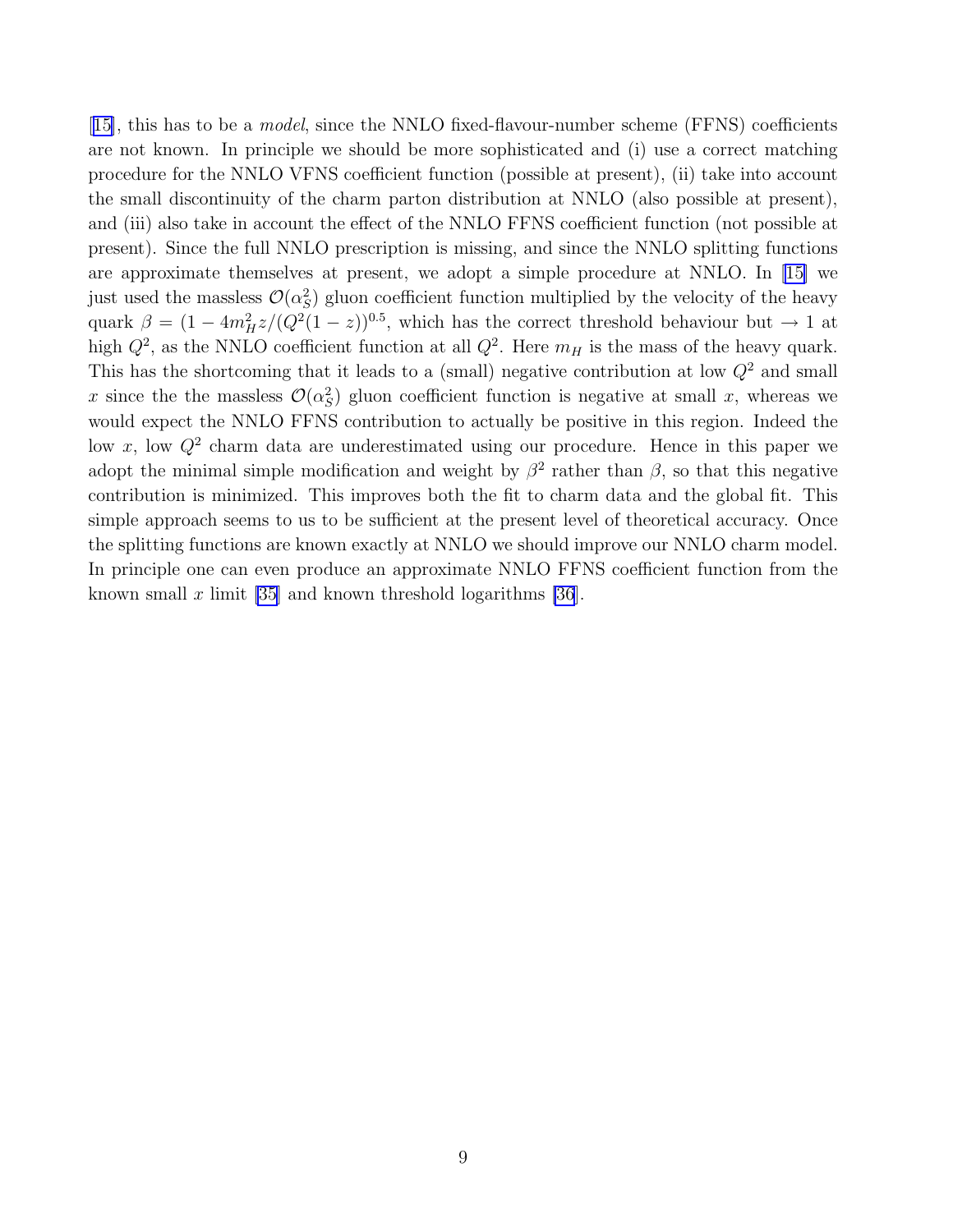## <span id="page-10-0"></span>References

- [1] C. Anastasiou, E.W.N. Glover, C. Oleari and M.E. Tejeda-Yeomans, Nucl. Phys. B601  $(2001)$  318; *ibid* **B601** (2001) 341; *ibid* **B605** (2001) 486; E.W.N. Glover, C. Oleari and M.E. Tejeda-Yeomans, Nucl. Phys. B605 (2001) 467; E.W.N. Glover and M.E. Tejeda-Yeomans, JHEP 0105:010, 2001; J.M. Campbell and E.W.N. Glover, Nucl. Phys. **B527** (1998) 264; V. Del Duca and E.W.N. Glover, JHEP 0110:035, 2001; V. Del Duca, A. Frizzo and F. Maltoni, Nucl. Phys. B568 (2000) 211; S. Catani, D. de Florian and M. Grazzini, JHEP 0105:025, 2001; [hep-ph/0111164](http://arXiv.org/abs/hep-ph/0111164); S. Catani and M. Grazzini, Nucl. Phys. B591 (2000) 435; ibid B570 (2000) 287; R.V. Harlander, Phys. Lett. B492 (2000) 74; R.V. Harlander and W.B. Kilgore, Phys. Rev. D64:013015, 2001; Z. Bern, V. Del Duca and C.R. Schmidt, Phys. Lett. B445 (1998) 168; Z. Bern, V. Del Duca, W.B. Kilgore and C.R. Schmidt, Phys. Rev. D60 (1999) 168; D. Kosower and P. Uwer, Nucl. Phys. B563 (1999) 477; D. de Florian and Z. Kunszt, Phys. Lett. B460 (1999) 184.
- [2] H1 Collaboration: C. Adloff et al., Eur. Phys. J. C13 (2000) 609.
- [3] H1 Collaboration: C. Adloff *et al.*, Eur. Phys. J. **C19** (2001) 269.
- [4] H1 Collaboration: C. Adloff *et al.*, Eur. Phys. J. **C21** (2001) 33.
- [5] ZEUS Collaboration: S. Chekanov *et al.*, Eur. Phys. J. **C21** (2001) 443.
- [6] ZEUS Collaboration: J. Breitweg et al., Eur. Phys. J. C12 (2000) 35.
- [7] D0 Collaboration: B. Abbott *et al.*, Phys. Rev. Lett. **86** (2001) 1707.
- [8] CDF Collaboration: T. Affolder *et al.*, Phys. Rev. **D64** (2001) 032001.
- [9] A.D. Martin, R.G. Roberts, W.J. Stirling and R.S. Thorne, [hep-ph/0110215](http://arXiv.org/abs/hep-ph/0110215), Eur. Phys. J.  $C$  (in press).
- [10] D0 Collaboration: V.M Abazov *et al.*, [hep-ex/0109041](http://arXiv.org/abs/hep-ex/0109041).
- [11] E.B. Zijlstra and W.L. van Neerven, Phys. Lett. B272 (1991) 127; ibid B273 (1991) 476; ibid B297 (1992) 377; E.B. Zijlstra and W.L. van Neerven, Nucl. Phys. B383 (1992) 525.
- [12] S.A. Larin, P. Nogueira, T. van Ritbergen and J.A.M. Vermaseren, Nucl. Phys. B492 (1997) 338.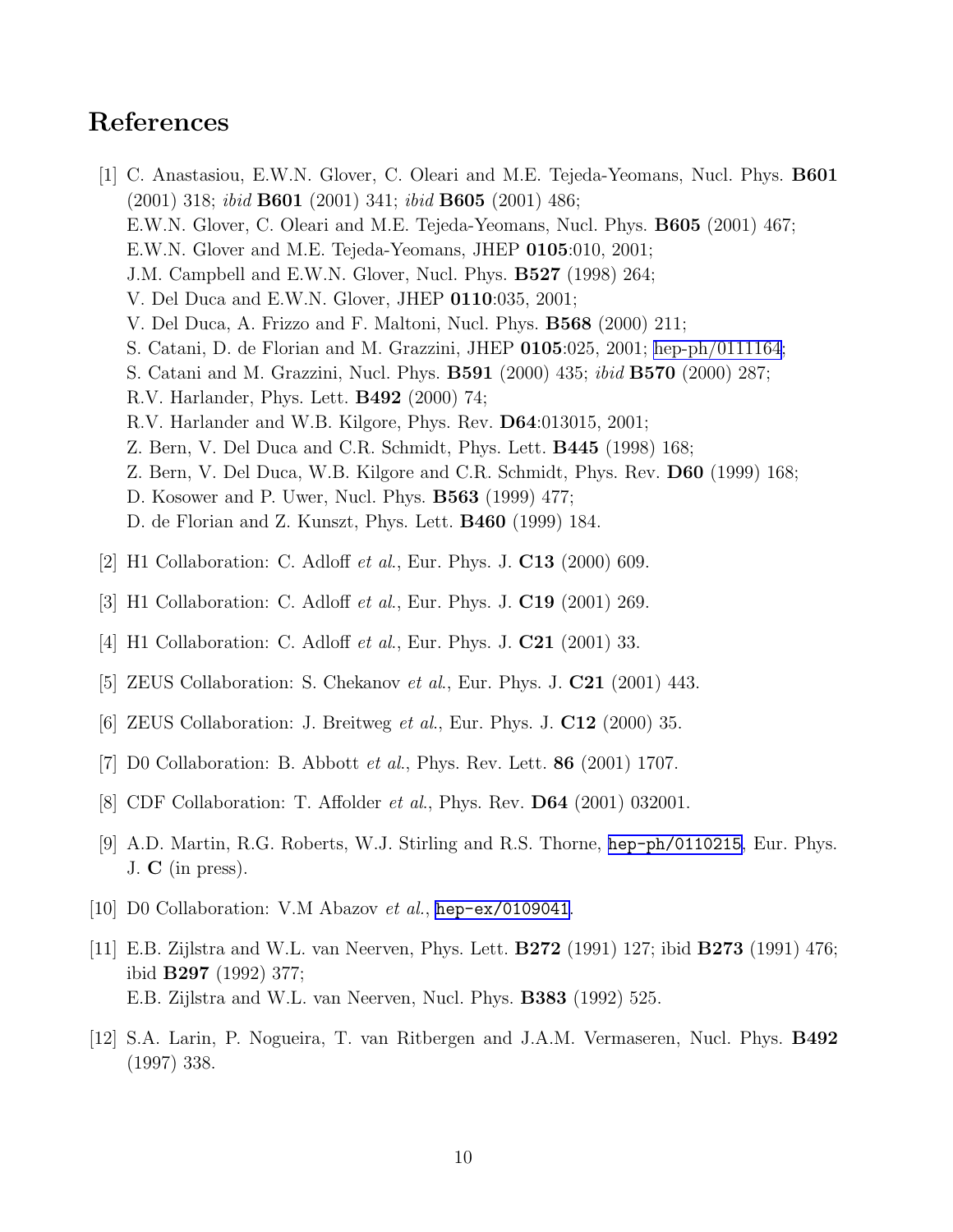- <span id="page-11-0"></span>[13] S. Catani and F. Hautmann, Nucl. Phys. B427 (1994) 475; V.S. Fadin and L.N. Lipatov, Phys. Lett. B429 (1998) 127; G. Camici and M. Ciafaloni, Phys. Lett. B430 (1998) 349; J. Blümlein and A. Vogt, Phys. Lett.  $B370$  (1996) 149; J.A. Gracey, Phys. Lett. B322 (1994) 141; J.F. Bennett and J.A. Gracey, Nucl. Phys. B517 (1998) 241.
- [14] W.L. van Neerven and A. Vogt, Nucl. Phys. B568 (2000) 263; Nucl. Phys. B588 (2000) 345.
- [15] A.D. Martin, R.G. Roberts, W.J. Stirling and R.S. Thorne, Eur. Phys. J. C18 (2000) 117.
- [16] A. Rétey and J.A.M. Vermaseren, Nucl. Phys. **B604** (2001) 281.
- [17] W.L. van Neerven and A. Vogt, Phys. Lett. B490 (2000) 111.
- [18] CCFR Collaboration: U.K. Yang et al., Phys. Rev. Lett. 86 (2001) 2742.
- [19] NuTeV Collaboration: M. Goncharov et al., [hep-ex/0102049](http://arXiv.org/abs/hep-ex/0102049).
- [20] E866 Collaboration: R.S. Towell et al., Phys. Rev. D64 (2001) 052002.
- [21] BCDMS Collaboration: A.C. Benvenuti et al., Phys. Lett. B223 (1989) 485.
- [22] L.W. Whitlow et al., Phys. Lett. **B282** (1992) 475; L.W. Whitlow, preprint SLAC-357 (1990).
- [23] NMC Collaboration: M. Arneodo *et al.*, Nucl. Phys. **B483** (1997) 3; Nucl. Phys. **B487** (1997) 3.
- [24] M.R. Adams *et al.*, Phys. Rev. **D54** (1996) 3006.
- [25] CCFR Collaboration: W.G. Seligman et al., Phys. Rev. Lett. 79 (1997) 1213.
- [26] E605 Collaboration: G. Moreno *et al.*, Phys. Rev. **D43** (1991) 2815.
- [27] CDF Collaboration: F. Abe *et al.*, Phys. Rev. Lett. **81** (1998) 5744.
- [28] BCDMS Collaboration: A.C. Benvenuti *et al.*, Phys. Lett. **B236** (1989) 592.
- [29] A.D. Martin, R.G. Roberts, W.J. Stirling and R.S. Thorne, in preparation.
- [30] N. Kidonakis and J.F. Owens, Phys. Rev. D63 (2001) 054019.
- [31] E.W.N. Glover, A.D. Martin, R.G. Roberts and W.J. Stirling, Phys. Lett. B381 (1996) 353.
- [32] J. Huston *et al.*, Phys. Rev. Lett. **77** (1996) 444; H.L. Lai et al., Phys. Rev. D55 (1997) 1280.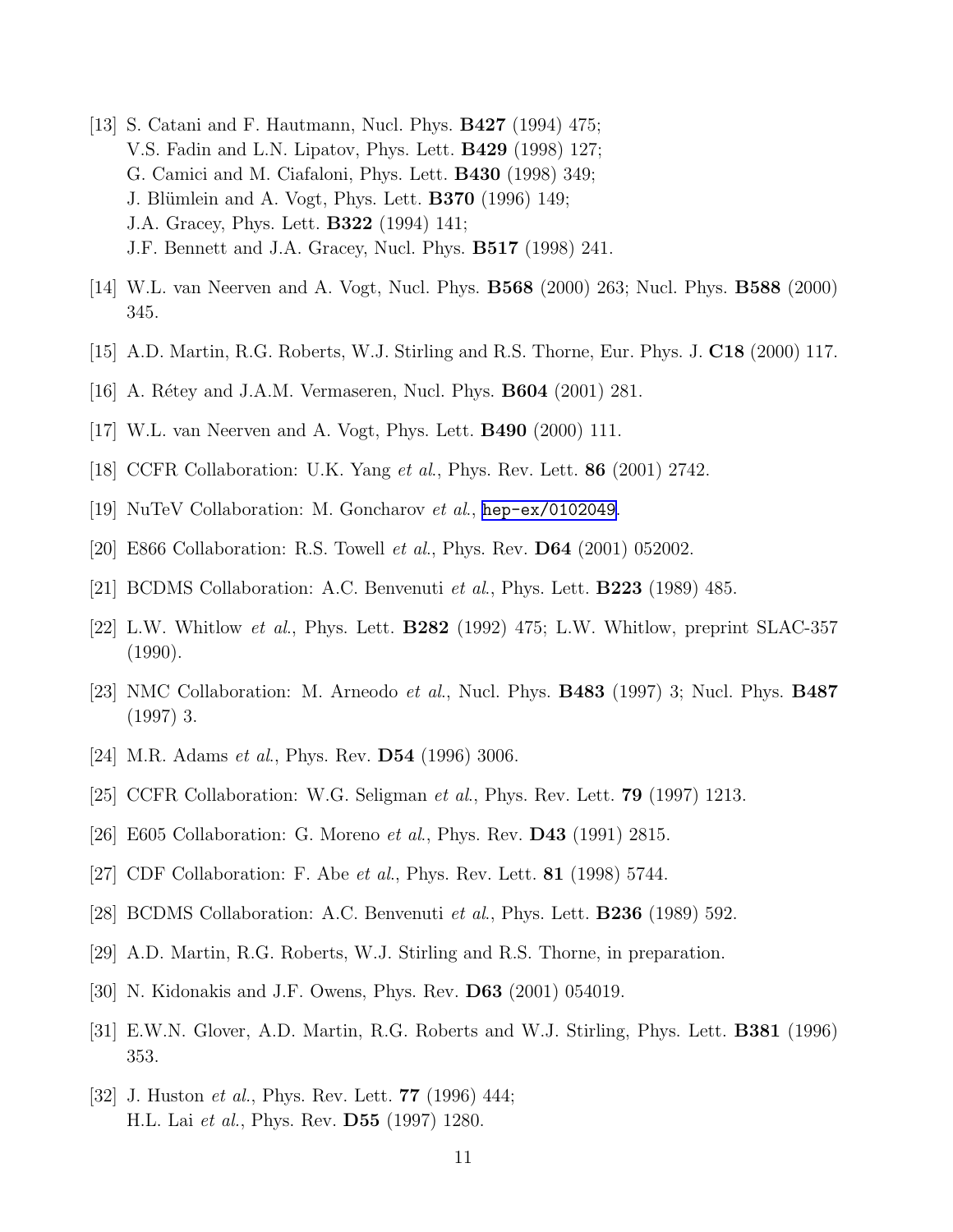- <span id="page-12-0"></span>[33] A.D. Martin, R.G. Roberts, W.J. Stirling and R.S. Thorne, Eur. Phys. J. C14 (2000) 133.
- [34] R.S. Thorne and R.G. Roberts, Phys. Lett. **B421** (1998) 303; Phys. Rev. **D57** (1998) 6871.
- [35] S. Catani, M. Ciafaloni and F. Hautmann, Nucl. Phys. B366 (1991) 135.
- [36] E. Laenen and S. Moch, Phys. Rev. D59 (1999) 034027.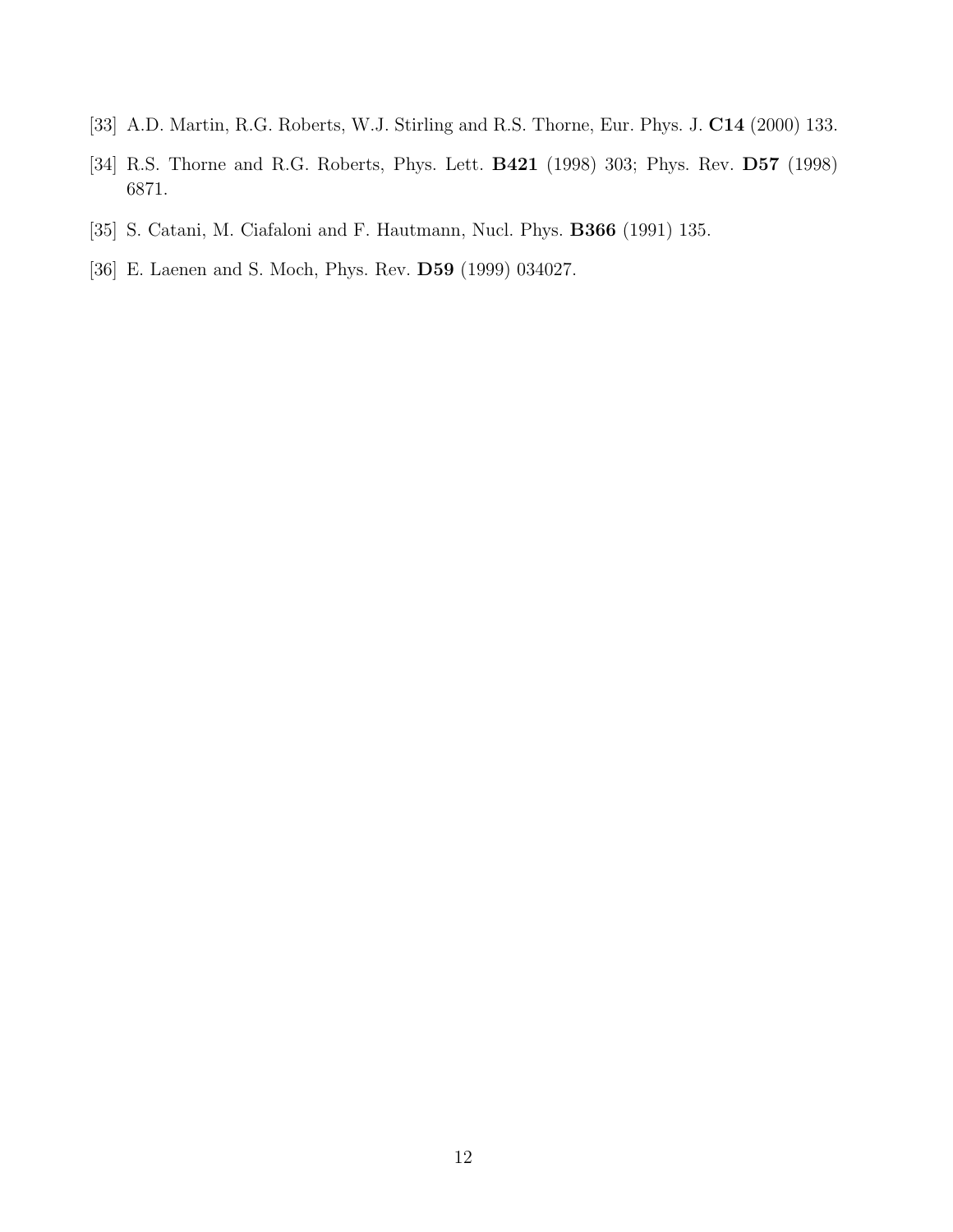

Figure 1: The description of data for the  $F_2$  structure function at a few representative values of  $x$  obtained in the LO, NLO [\[9](#page-10-0)] and NNLO global analyses.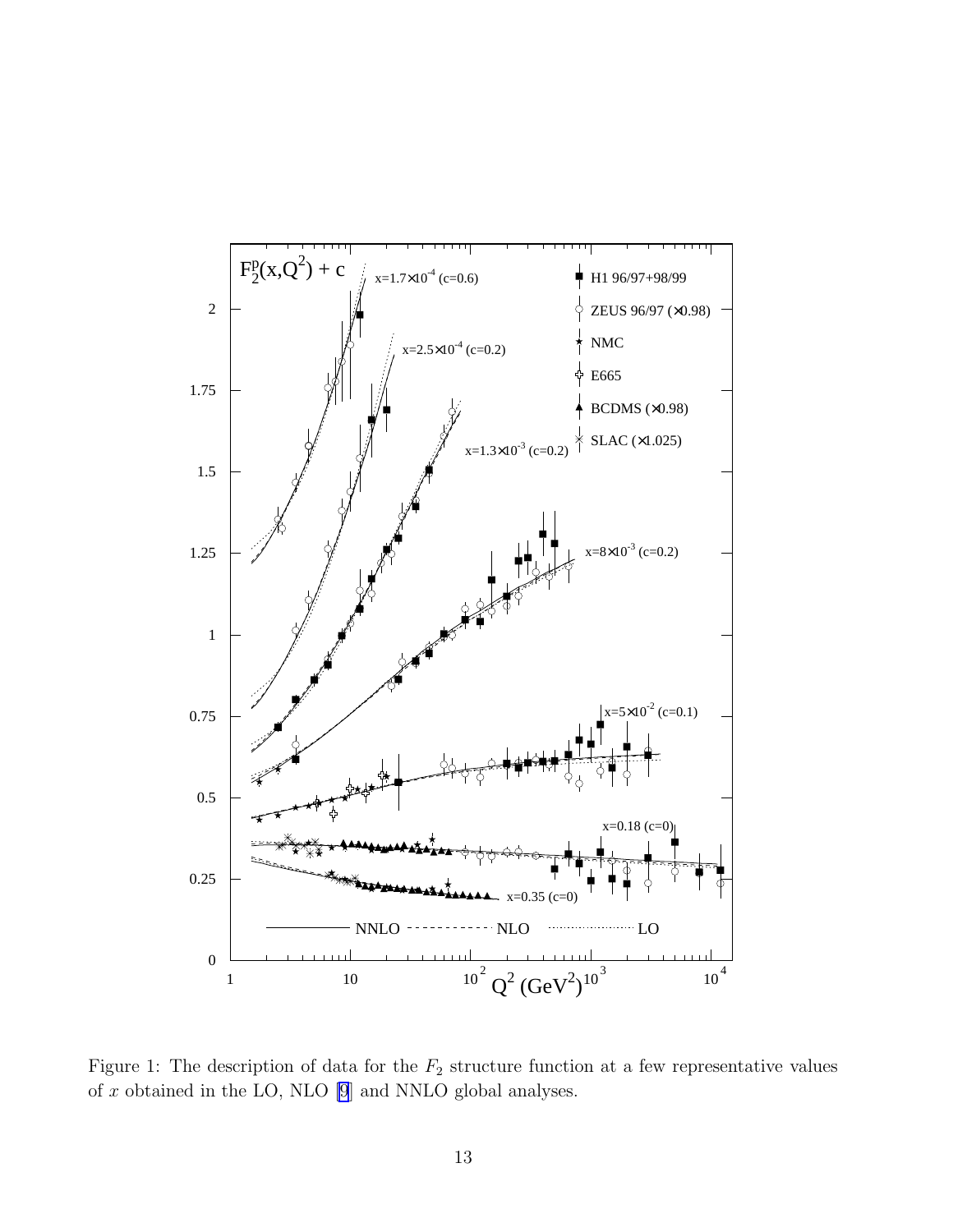

Figure 2: The comparison of the quality of the LO MRST and the NLO MRST fit to the CDF1B high- $E_T$ jet data [[8\]](#page-10-0). The open points are the NLO values before the correlated systematic errors have been considered while the solid points are those for the LO fit.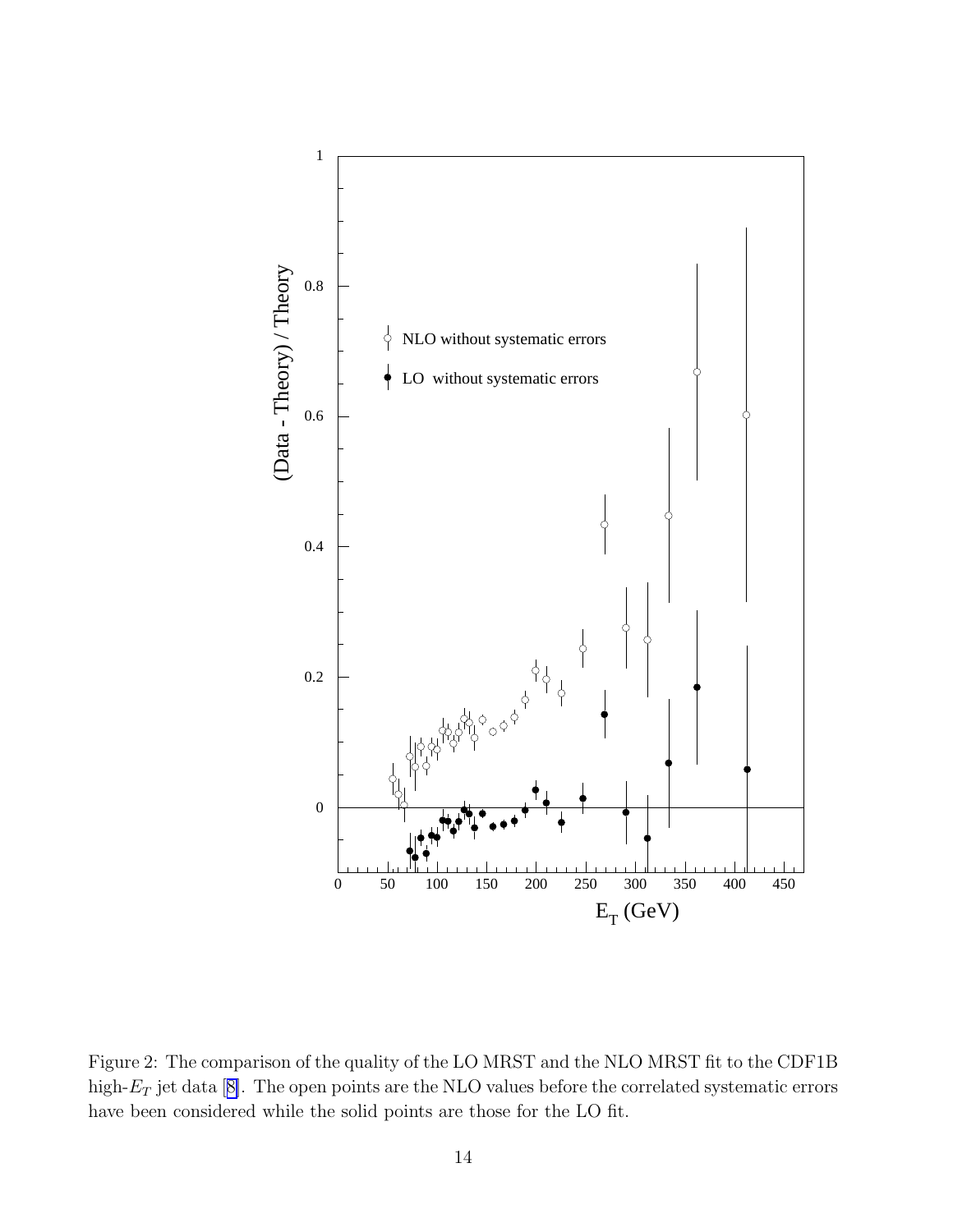

Figure 3: Gluon distributions obtained from the LO, NLO and NNLO analyses at various values of  $Q^2$ . The three NNLO gluons result from the slow and fast extremes of the splitting functions together with the average of these.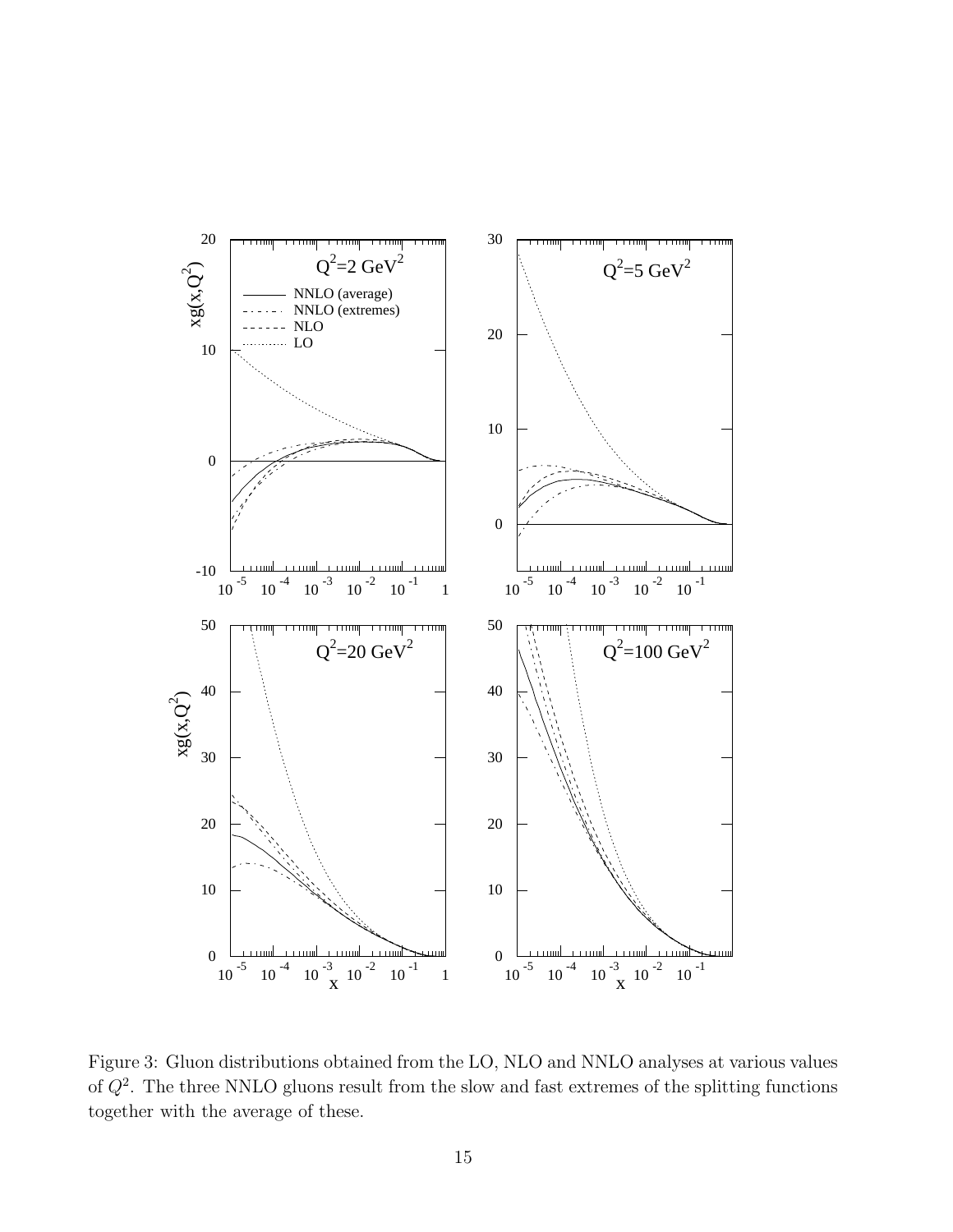



Figure 4: A comparison of the gluon, up and down distributions obtained in the NNLO analysis with those obtained in the NLO fit [\[9](#page-10-0)]. The comparison is shown for two values of  $Q^2$ .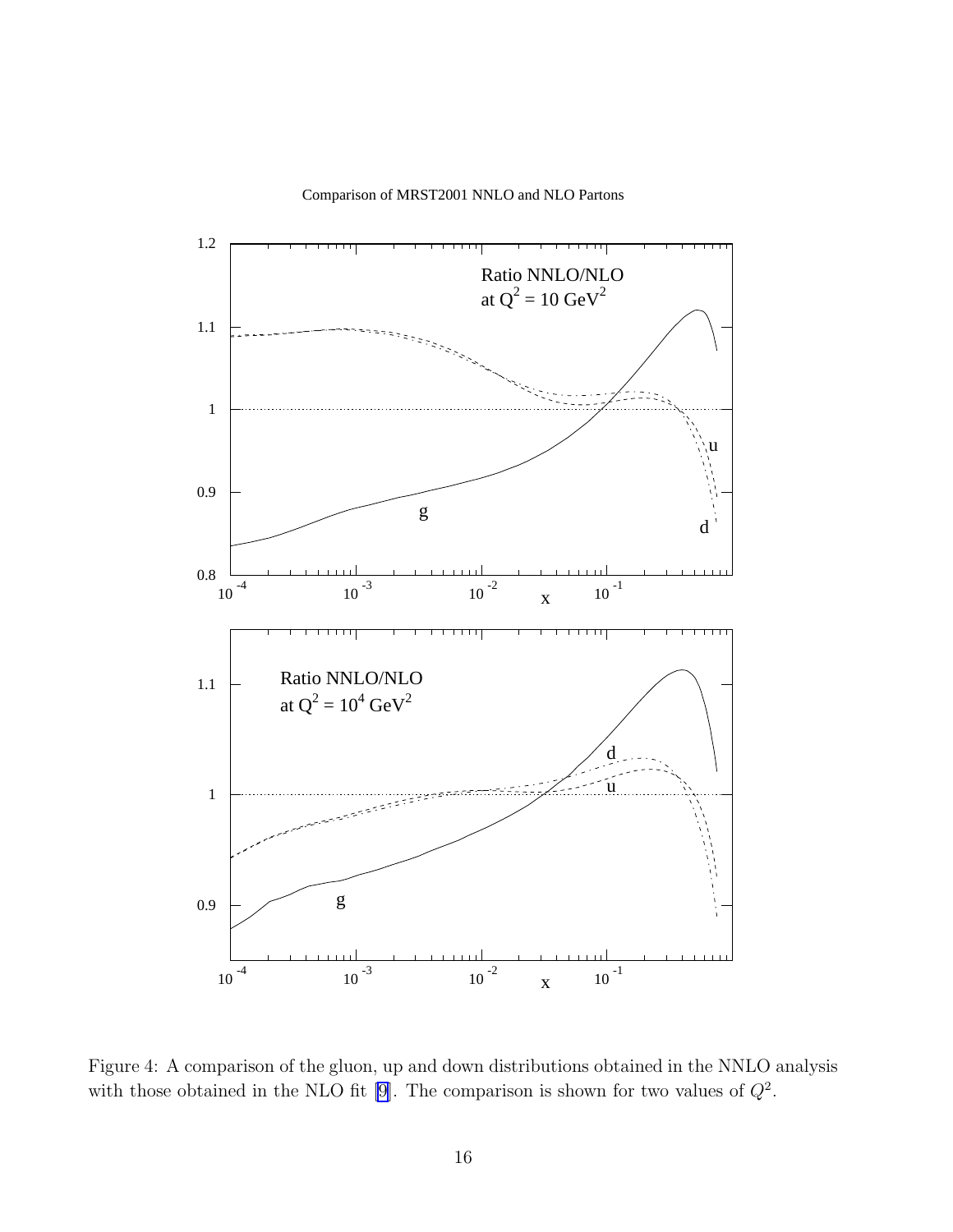

Figure 5: Predictions for  $F_L$  from the LO, NLO and NNLO partons.